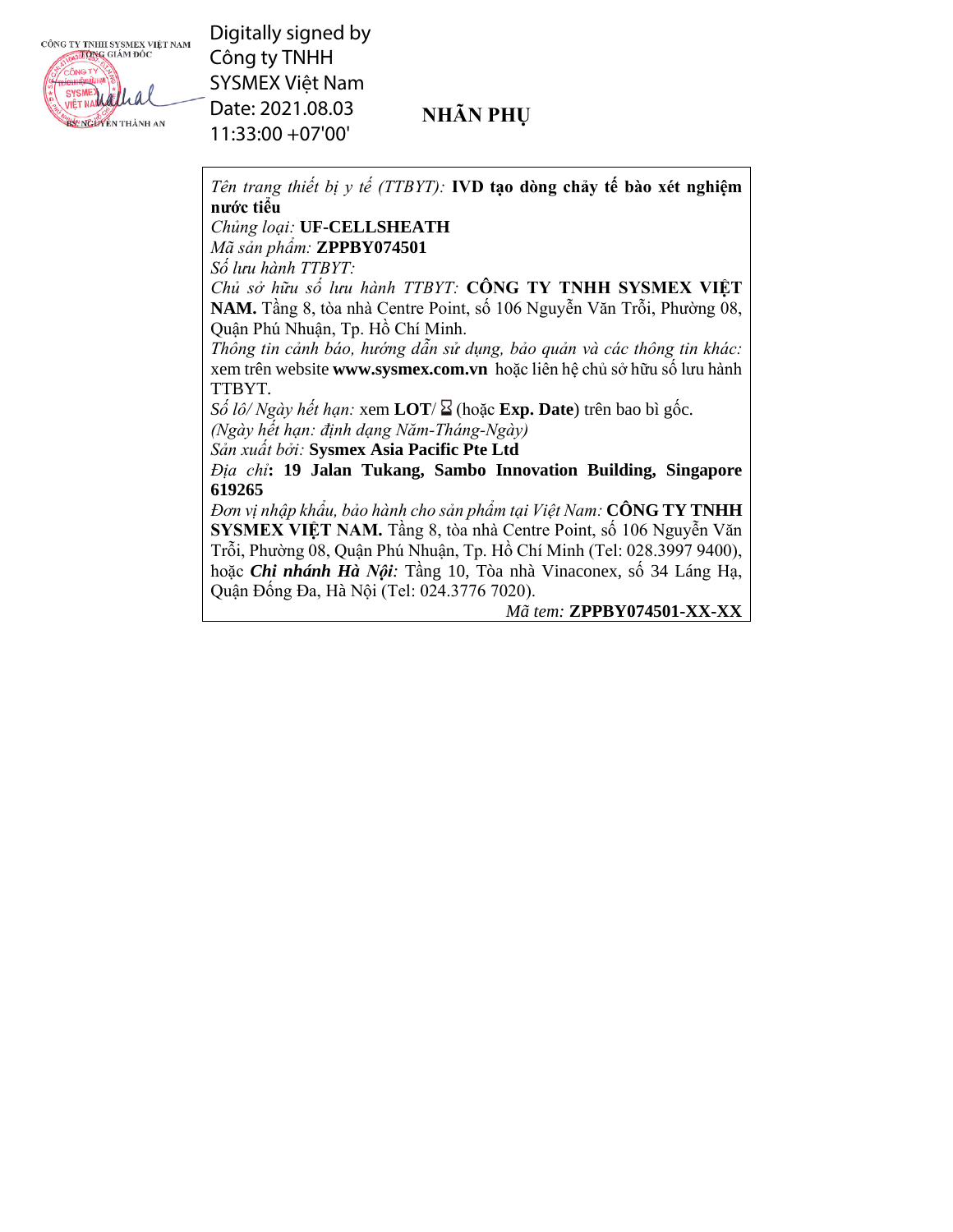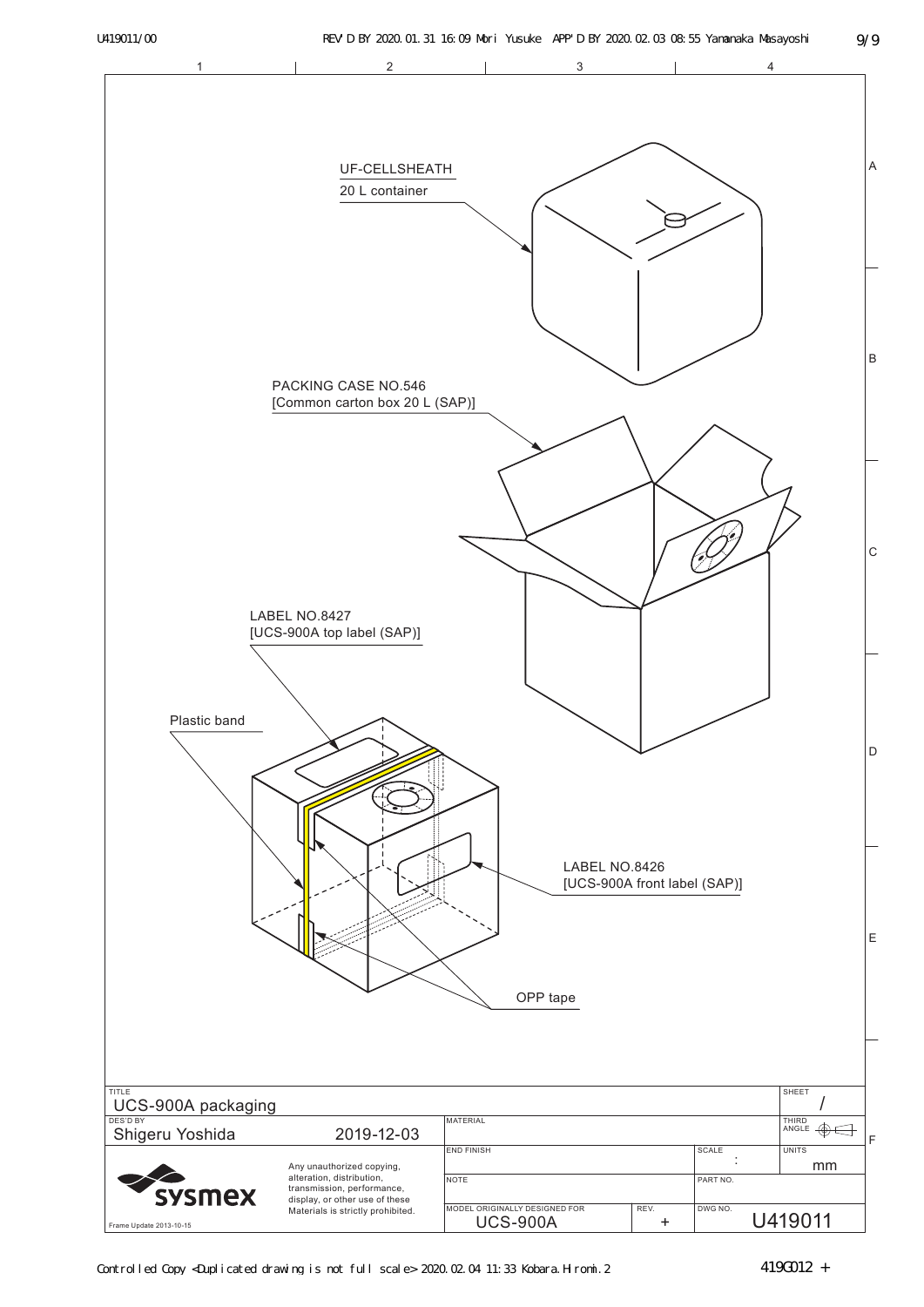| 1                                                                                                                                                                              | $\overline{2}$                                                                                                                       | 3                                                                                                                                                                                                                                                                                                        |                             | 4                                       |                                                                |
|--------------------------------------------------------------------------------------------------------------------------------------------------------------------------------|--------------------------------------------------------------------------------------------------------------------------------------|----------------------------------------------------------------------------------------------------------------------------------------------------------------------------------------------------------------------------------------------------------------------------------------------------------|-----------------------------|-----------------------------------------|----------------------------------------------------------------|
|                                                                                                                                                                                |                                                                                                                                      |                                                                                                                                                                                                                                                                                                          |                             |                                         | Α                                                              |
| <b>REF ZPPBY074501</b>                                                                                                                                                         | <b>UF-CELLSHEATH</b>                                                                                                                 | ТM                                                                                                                                                                                                                                                                                                       | 20L                         |                                         | B                                                              |
| Storage and shelf life after first opening:<br>1. Once opened, this reagent should be used within 60 days.<br>2. Do not freeze.<br>Mfg. Date<br>Exp. Date<br>Lot No.<br>AM#### | yyyy-mm-dd<br>YYYY-MM-DD                                                                                                             | Components:<br>Tris buffer                                                                                                                                                                                                                                                                               | 0.14%<br>EAN/<br>CD401667-F | 0<br>GS1-128<br>8<br>8<br>8<br>$\infty$ |                                                                |
|                                                                                                                                                                                | <b>Printed color</b><br>Printed color                                                                                                | PANTONE 144 C or equivalent<br>PANTONE Black C or equivalent                                                                                                                                                                                                                                             |                             |                                         | $\mathsf{C}$                                                   |
| Mfg. Date<br>Exp. Date<br>Lot No.<br>EAN/ JAN                                                                                                                                  | yyyy-mm-dd: manufacturing date<br>YYYY-MM-DD: expiration date<br>AM####: lot No.<br>Code data: 8887843000266                         |                                                                                                                                                                                                                                                                                                          |                             |                                         | D                                                              |
| GS1-128                                                                                                                                                                        | EAN/ JAN code                                                                                                                        | Type of barcode: GS1-128 (start character is CODE-C)<br>Code data: 010888784300026617YYMMDD10AM####<br><b>Expiration date</b><br>Lot No.<br>YYMMDD: expiration date (6 digits, "YY" represents the last two digits of the year)<br>Use a font which clearly distinguishes the number zero from letter O. |                             |                                         | Е                                                              |
| <b>TITLE</b><br>LABEL NO.8426<br><b>DES'D BY</b><br>Shigeru Yoshida<br><b>/smex</b>                                                                                            | 2019-12-03<br>Any unauthorized copying,<br>alteration, distribution,<br>transmission, performance,<br>display, or other use of these | MATERIAL<br><b>END FINISH</b><br>Printing<br><b>NOTE</b><br>UCS-900A front label (SAP)<br>MODEL ORIGINALLY DESIGNED FOR                                                                                                                                                                                  |                             | SCALE<br>1 : 1<br>PART NO.              | SHEET<br>THIRD<br>ANGLE<br>F<br><b>UNITS</b><br>mm<br>CD401667 |
| Frame Update 2013-10-15                                                                                                                                                        | Materials is strictly prohibited.                                                                                                    | <b>UCS-900A</b>                                                                                                                                                                                                                                                                                          | REV.<br>+                   | DWG NO.                                 |                                                                |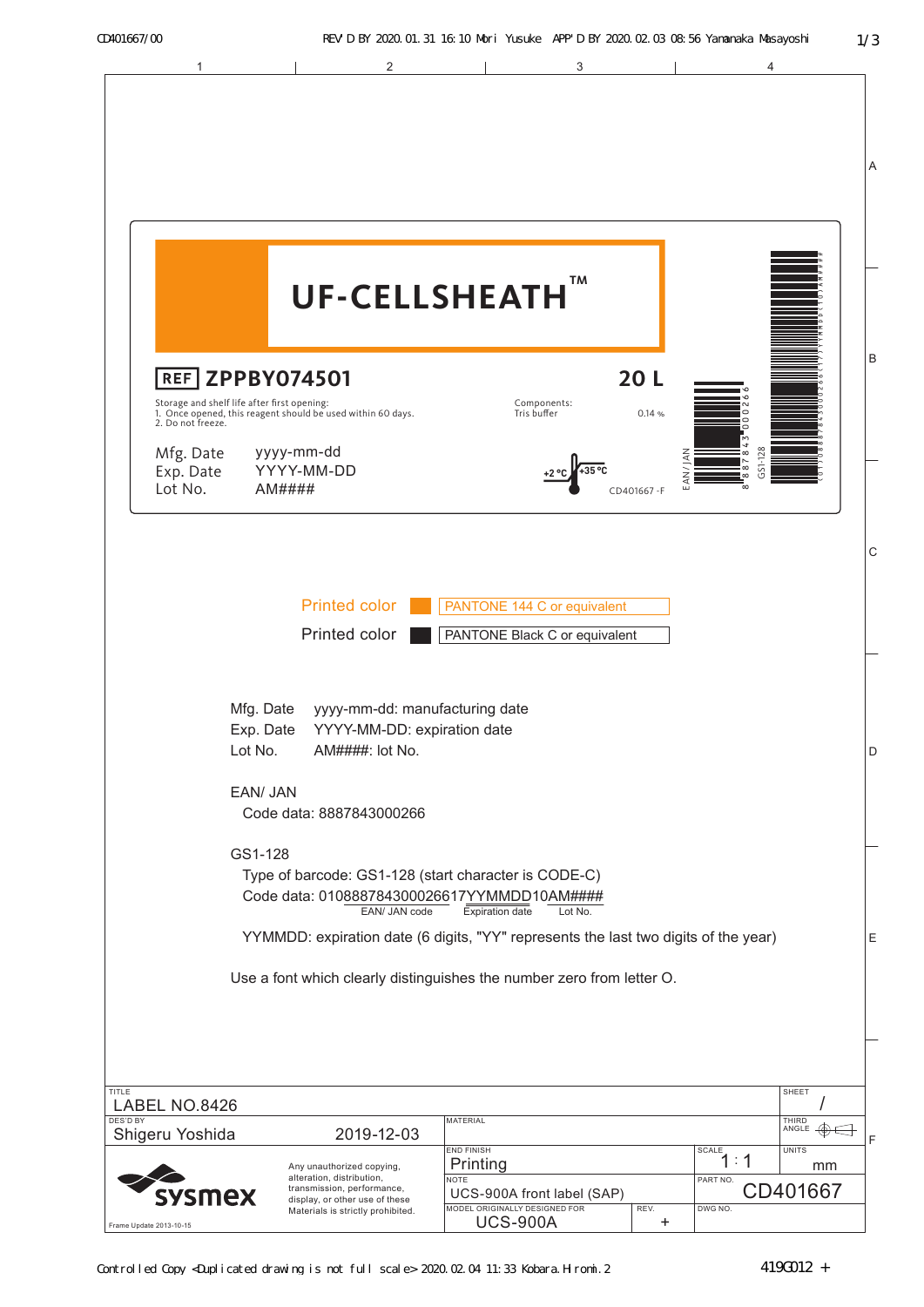

UF-CELLSHEATH\_UCS-900A\_CD401667+0\_Front label\_2019.12.03

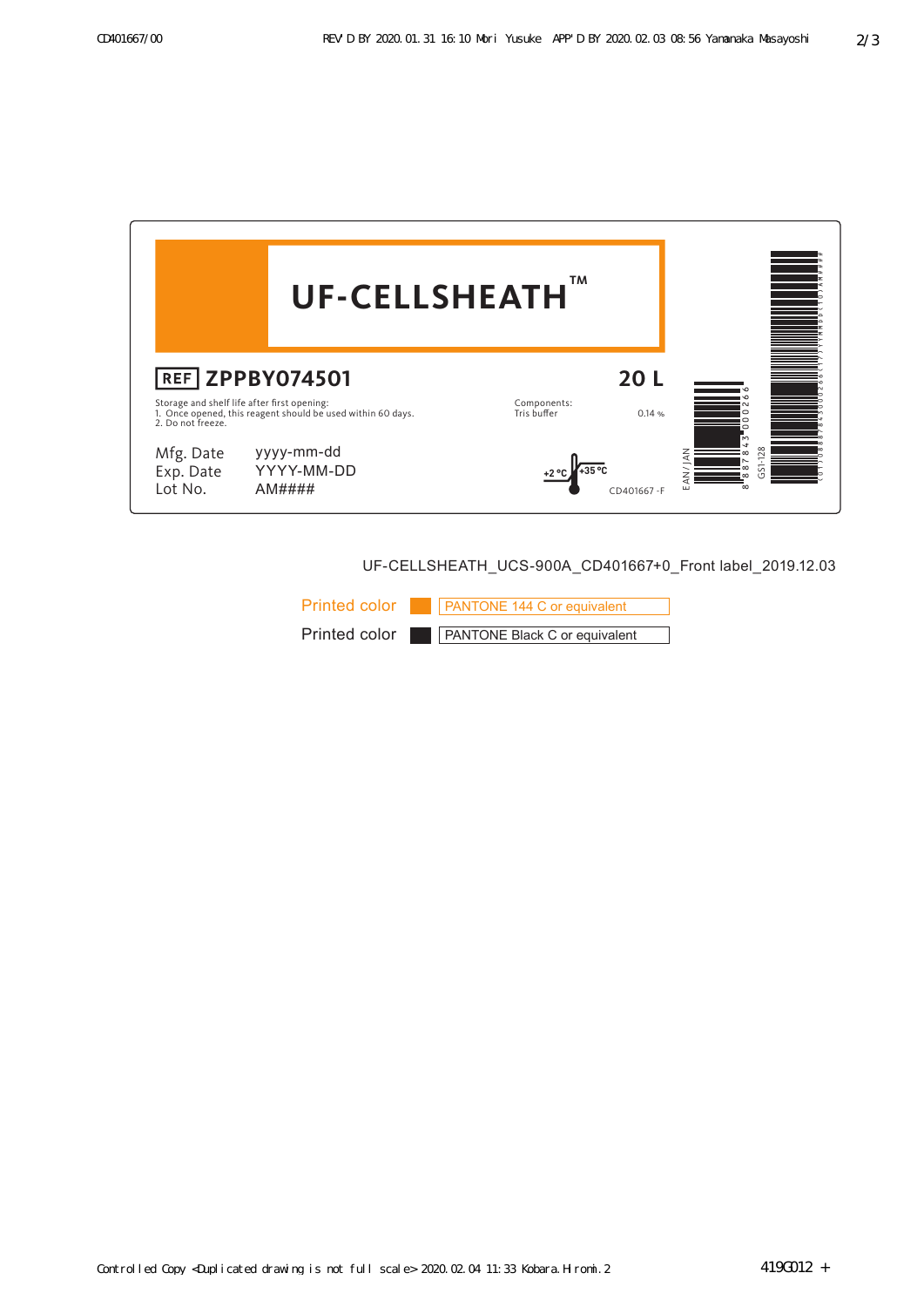| 1                                                            | 2                                                                                                                                                                                                            |                                                                                                                              | 3                                |                                                  | 4                                     |
|--------------------------------------------------------------|--------------------------------------------------------------------------------------------------------------------------------------------------------------------------------------------------------------|------------------------------------------------------------------------------------------------------------------------------|----------------------------------|--------------------------------------------------|---------------------------------------|
|                                                              | <b>UF-CELLSHEATH</b>                                                                                                                                                                                         |                                                                                                                              | TM                               |                                                  |                                       |
| US Pats. 6,750,060 and 7,824,916<br>Mfg. Date<br>Exp. Date   | A sheath reagent for fully automated urine particle analyzers<br>yyyy-mm-dd<br>YYYY-MM-DD                                                                                                                    |                                                                                                                              | <b>SYSMEX</b><br><b>UCS-900A</b> | 20L                                              | Code<br>Φ                             |
| Lot No.                                                      | AM####<br><b>Printed color</b><br>Printed color                                                                                                                                                              | PANTONE 144 C or equivalent<br>PANTONE Black C or equivalent                                                                 |                                  | CV418573-U                                       | ஜ                                     |
| Mfg. Date<br>Exp. Date<br>Lot No.                            | yyyy-mm-dd: manufacturing date<br>YYYY-MM-DD: expiration date<br>AM####: lot No.<br>Reagent Code<br>Type of barcode: CODE128 (start character is CODE-A or B)<br>Use encryption program to create code data. |                                                                                                                              |                                  |                                                  |                                       |
|                                                              | Use a font which clearly distinguishes the number zero from letter O.                                                                                                                                        |                                                                                                                              |                                  |                                                  |                                       |
| TITLE<br>LABEL NO.8427<br><b>DES'D BY</b><br>Shigeru Yoshida | 2019-12-03                                                                                                                                                                                                   | <b>MATERIAL</b>                                                                                                              |                                  |                                                  | SHEET<br>THIRD<br>ANGLE               |
| sysmex<br>Frame Update 2013-10-15                            | Any unauthorized copying,<br>alteration, distribution,<br>transmission, performance,<br>display, or other use of these<br>Materials is strictly prohibited.                                                  | <b>END FINISH</b><br>Printing<br><b>NOTE</b><br>UCS-900A top label (SAP)<br>MODEL ORIGINALLY DESIGNED FOR<br><b>UCS-900A</b> |                                  | <b>SCALE</b><br>PART NO.<br>REV.<br>DWG NO.<br>+ | <b>UNITS</b><br>1:1<br>mm<br>CV418573 |